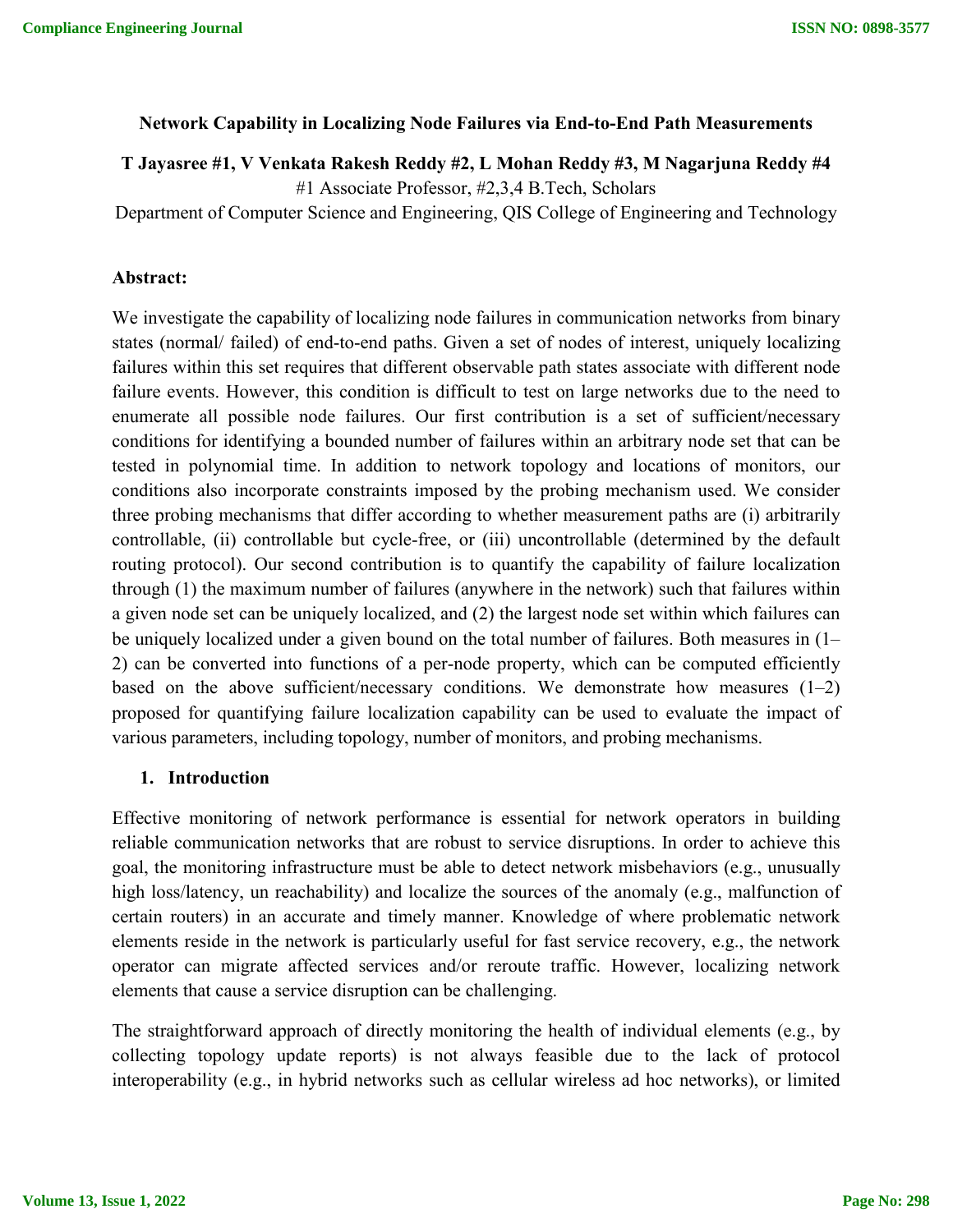access to network internal nodes (e.g., in multi-domain networks). Moreover, built-in monitoring mechanism running on network elements

cannot detect problems caused by misconfigured/unanticipated interactions between network layers, where end-to-end communication is disrupted but individual network elements along the path remain functional (i.e., silent failures) [1]. These limitations call for a different approach that can diagnose the health of network elements from the health of end-to-end communications perceived between measurement points.

One such approach, generally known as network tomography [2], focuses on inferring internal network characteristics based on end-to-end performance measurements from a subset of nodes with monitoring capabilities, referred to as monitors. Unlike direct measurement, network tomography only relies on end-to-end performance (e.g., path connectivity) experienced by data packets, thus addressing issues such as overhead, lack of protocol support, and silent failures. In cases where the network characteristic of interest is binary (e.g., normal or failed), this approach is known as Boolean network tomography [3]. In this paper, we study an application of Boolean network tomography to localize node failures from measurements of path states.1 Under the assumption that a measurement path is normal if and only if all nodes on this path behave normally, we formulate the problem as a system of Boolean equations, where the unknown variables are the binary node states, and the known constants are the observed states of measurement paths. The goal of Boolean network tomography is essentially to solve this system of Boolean equations. Because the observations are coarse-grained (path normal/ failed), it is usually impossible to uniquely identify node states from path measurements. For example, if two nodes always appear together in measurement paths, then upon observing failures of all these paths, we can at most deduce that one of these nodes (or both) has failed but cannot determine which one. Because there are often multiple explanations for given path failures, existing work mostly focuses on finding the minimum set of failed nodes that most probably involves failed nodes. Such an approach, however, does not guarantee that nodes in this minimum set have failed or that nodes outside the set have not. Generally, to distinguish between two possible failure sets, there must exist a measurement path that traverses one and only one of these two sets. There is, however, a lack of understanding of what this requires in terms of observable network properties such as topology, monitor placement, and measurement routing. On the other hand, even if there exists ambiguity in failure localization across the entire network, it is still possible to uniquely localize node failures in a specific sub-network (e.g., sub-network with a large fraction of monitors). To determine such unique failure localization in sub-networks, we need to understand how it is related to network properties.

In this paper, we consider three closely related problems: Let S denote a set of nodes of interest (i.e., there can be ambiguity in determining the states of nodes outside S; however, the states of nodes in S must be uniquely determinable). (1) If the number of simultaneous node failures is bounded by k, then under what conditions can one uniquely localize failed nodes in S from path measurements available in the entire network? (2) What is the maximum number of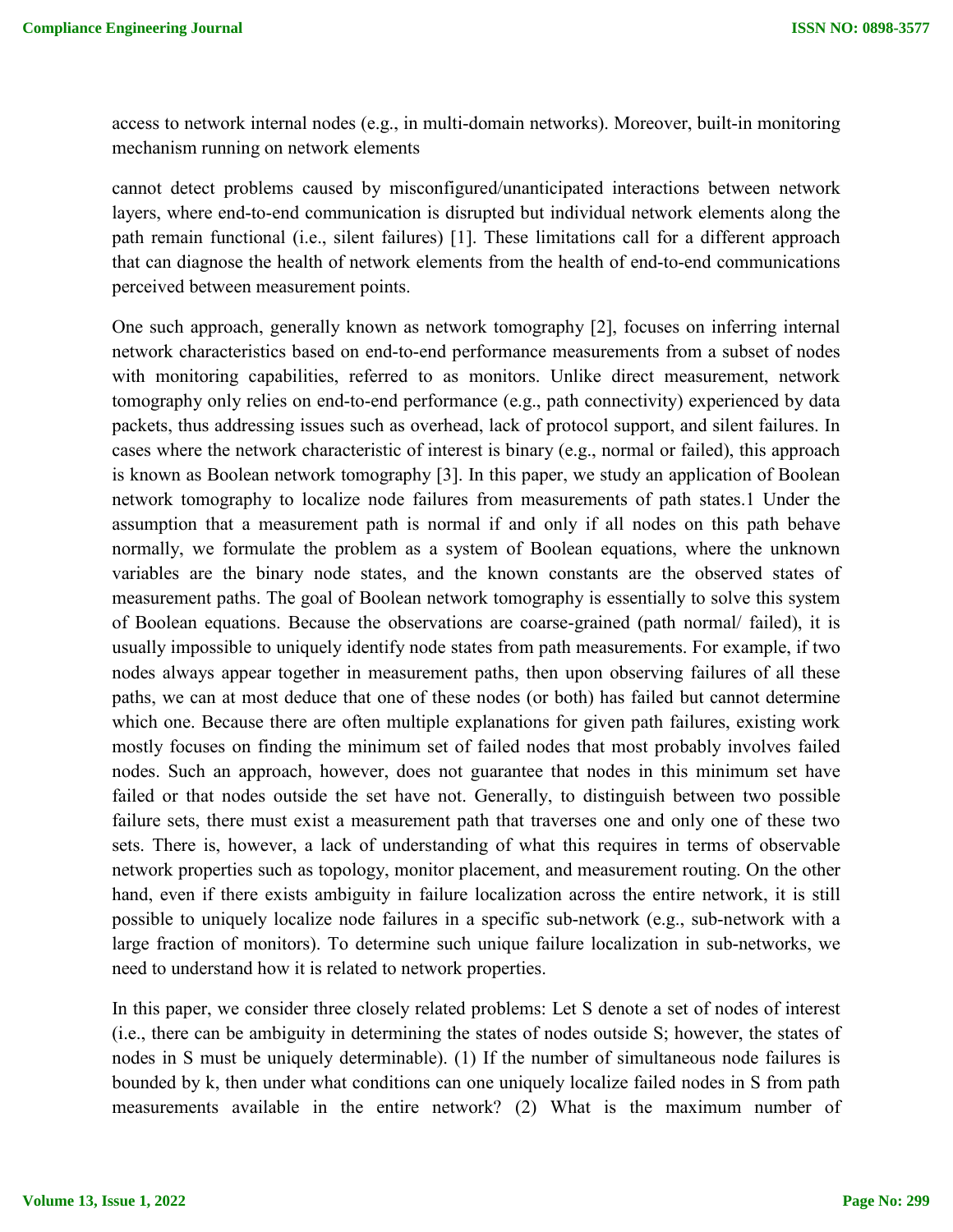simultaneous node failures (i.e., the largest value of k) such that any failures within S can be uniquely localized? (3) What is the largest node set within which failures can be uniquely localized, if the total number of failures is bounded by k? Answers to questions (2) and (3) together quantify a network's capability to localize failures from end-to-end measurements: question (2) characterizes the scale of failures and question (3) the scope of localization. Clearly, answers to the above questions depend on which paths are measurable, which in turn depends on network topology, placement of monitors, and the routing mechanism of probes. We will study all these problems in the context of the following classes of probing mechanisms:

- (i) Controllable Arbitrary-path Probing (CAP), where any measurement path can be set up by monitors
- (ii) Controllable Simple-path Probing (CSP), where any measurement path can be set up, provided it is cycle-free
- (iii) Uncontrollable Probing (UP), where measurement paths are determined by the default routing protocol. These probing mechanisms assume different levels of control over routing of probing packets and are feasible in different network scenarios (see Section II-C); answers to the above three problems under these probing mechanisms thus provide insights on how the level of control bestowed on the monitoring system affects its capability in failure localization.

#### **2. Literature Survey**

#### **Node Failure Localization via Network Tomography**

We investigate the problem of localizing node failures in a communication network from end-toend path measurements, under the assumption that a path behaves normally if and only if it does not contain any failed nodes. To uniquely localize node failures, the measurement paths must show different symptoms under different failure events, i.e., for any two distinct sets of failed nodes, there must be a measurement path traversing one and only one of them. This condition is, however, impractical to test for large networks. Our first contribution is a characterization of this condition in terms of easily verifiable conditions on the network topology with given monitor placements under three families of probing mechanisms, which differ in whether measurement paths are (i) arbitrarily controllable, (ii) controllable but cycle-free, or (iii) uncontrollable (i.e., determined by the default routing protocol). Our second contribution is a characterization of the maximum identifiability of node failures, measured by the maximum number of simultaneous failures that can always be uniquely localized. Specifically, we bound the maximal identifiability from both the upper and the lower bounds which differ by at most one, and show that these bounds can be evaluated in polynomial time. Finally, we quantify the impact of the probing mechanism on the capability of node failure localization under different probing mechanisms on both random and real network topologies. We observe that despite a higher implementation cost,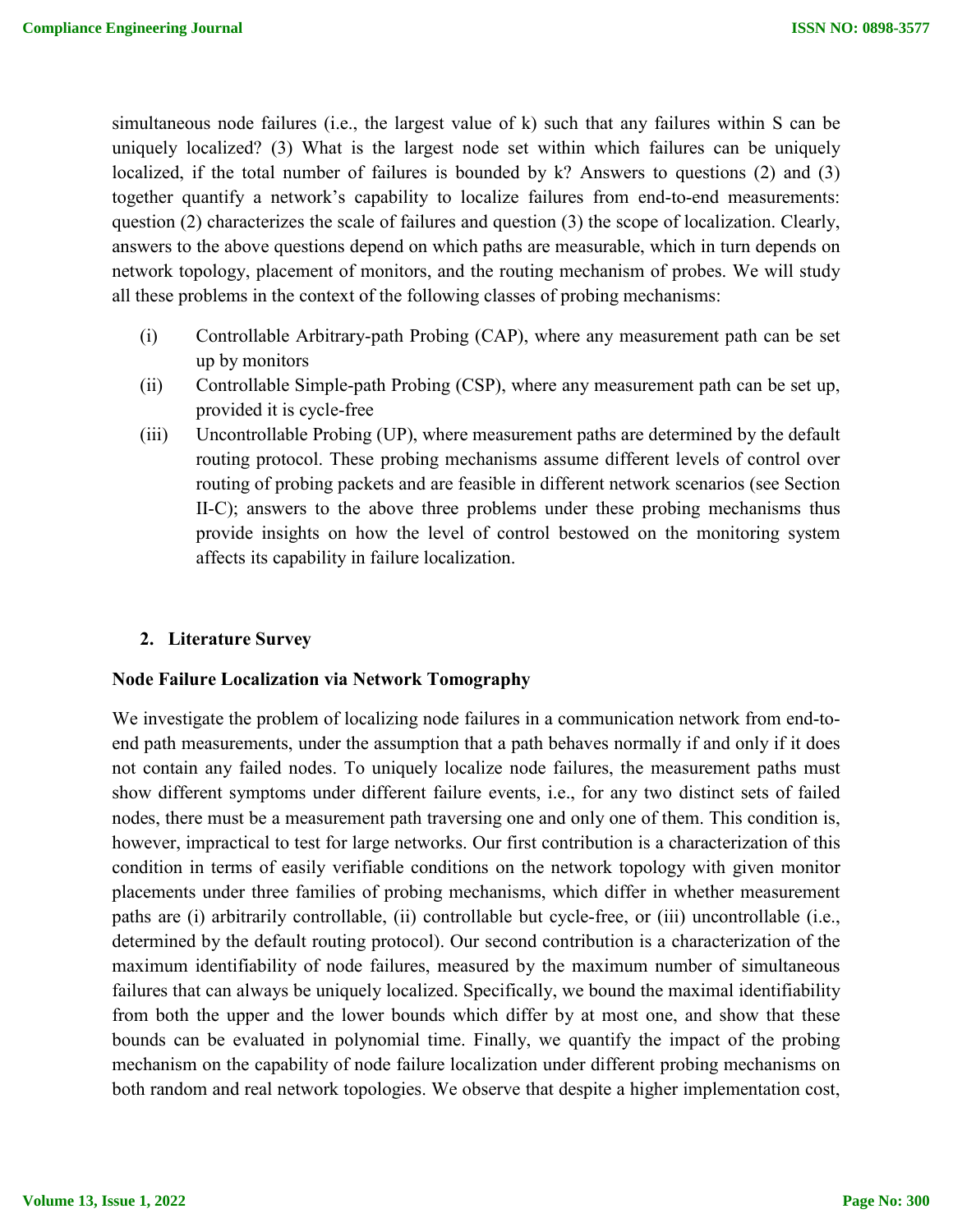probing along controllable paths can significantly improve a network's capability to localize simultaneous node failures.

## **Node failure localization via network tomography**

We investigate the problem of localizing node failures in a communication network from end-toend path measurements, under the assumption that a path behaves normally if and only if it does not contain any failed nodes. To uniquely localize node failures, the measurement paths must show different symptoms under different failure events, i.e., for any two distinct sets of failed nodes, there must be a measurement path traversing one and only one of them. This condition is, however, impractical to test for large networks. Our first contribution is a characterization of this condition in terms of easily verifiable conditions on the network topology with given monitor placements under three families of probing mechanisms, which differ in whether measurement paths are (i) arbitrarily controllable, (ii) controllable but cycle-free, or (iii) uncontrollable (i.e., determined by the default routing protocol). Our second contribution is a characterization of the maximum identifiability of node failures, measured by the maximum number of simultaneous failures that can always be uniquely localized. Specifically, we bound the maximal identifiability from both the upper and the lower bounds which differ by at most one, and show that these bounds can be evaluated in polynomial time. Finally, we quantify the impact of the probing mechanism on the capability of node failure localization under different probing mechanisms on both random and real network topologies. We observe that despite a higher implementation cost, probing along controllable paths can significantly improve a network's capability to localize simultaneous node failures.

#### **Locating node failures via end-to-end path measurements in wireless sensor networks**

We investigate the capability of localizing node failures in communication networks from binary states (normal/ failed) of end-to-end paths. Here we try to identify the nodes which are failed during data transmission by applying network monitoring technique and those nodes which are failed will be automatically identified by the group manager and they will be send from an alternate path to the destination Here we try to find out the end to end path measurements on the network once the data transfer is completed.

# **Efficient identification of node failure and recovery through end to end Probing techniques**

Identification of Node failure detection and a localization is a very important challenge in a network community to get a quick recovery and avoid useless traffic in network. But it is very difficult to check the failure nodes or locations because of the large number of Screw ups in dense network. As finding the main source for failure of network is always challenging our proposed work will achieve that, it identifies the node failure by using probing measurement of binary state to end to end paths. Apart from identifying the network failure, it also quantifies the total failure nodes and the ip address or vicinity of failure nodes, Identification of node failure is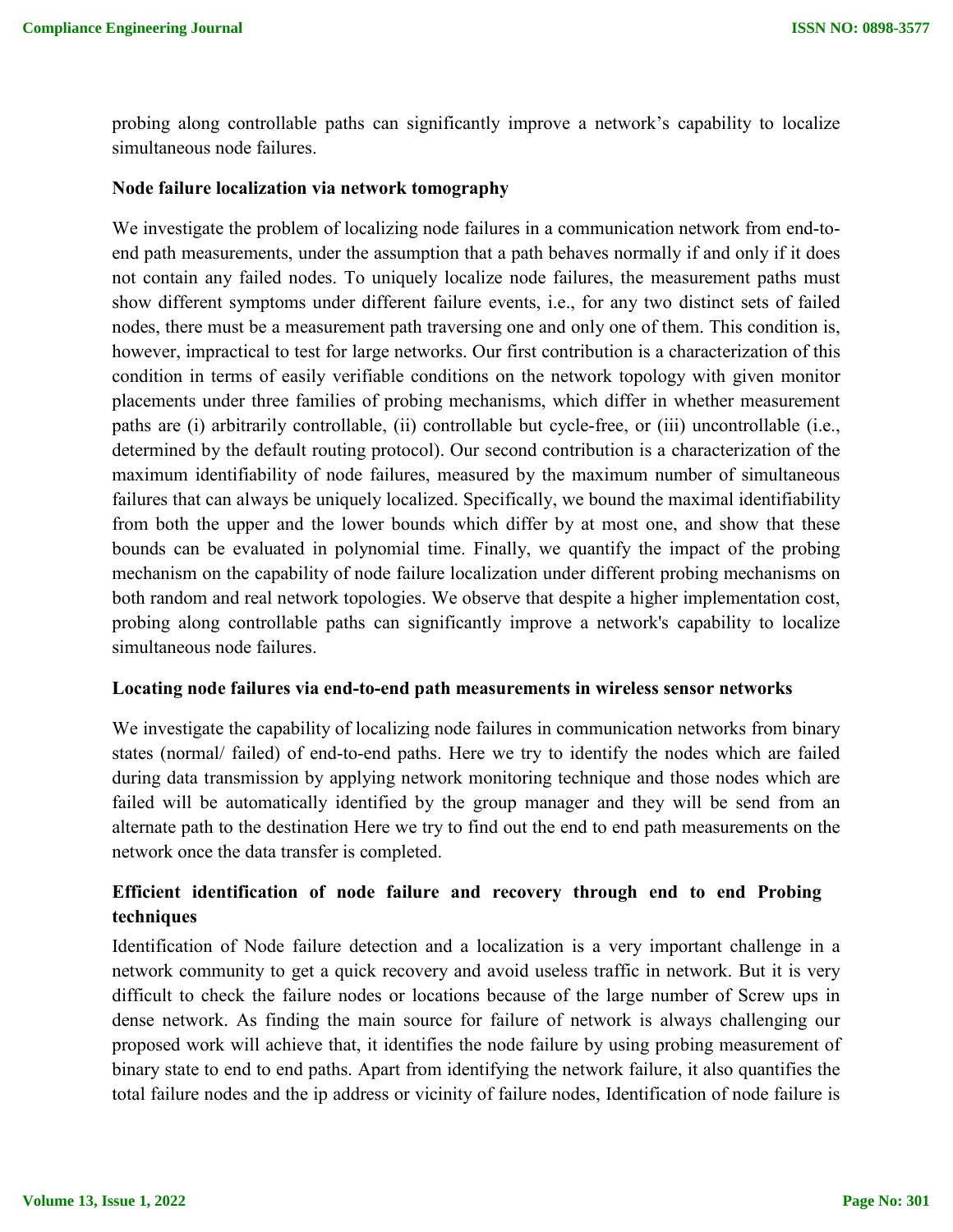done by monitoring nodes which are deployed in the netwok. Our Proposed word is divided majorly in two phases one is identifying the node failures by using Probing Packets and other is finding of the failure and its recovery.

## **3. System Study**

Existing work can be broadly classified into single failure localization and multiple failure localization. Single failure localization assumes that multiple simultaneous failures happen with negligible probability. Under this assumption, [4], [5] propose efficient algorithms for monitor placement such that any single failure can be detected and localized. To improve the resolution in characterizing failures, range tomography in [6] not only localizes the failure, but also estimates its severity (e.g., congestion level). These works, however, ignore the fact that multiple failures occur more frequently than one may imagine [7]. In this paper, we consider the general case of localizing multiple failures.

Multiple failure localization faces inherent uncertainty. Most existing works address this uncertainty by attempting to find the minimum set of network elements whose failures explain the observed path states. Under the assumption that failures are low-probability events, this approach generates the most probable failure set among all possibilities. Using this approach, [8], [9] propose solutions for networks with tree topologies, which are later extended to general topologies in [1]. Similarly, [10] proposes to localize link failures by minimizing false positives; however, it cannot guarantee unique failure localization. In a Bayesian formulation, [11] proposes a two-stage solution which first estimates the failure (loss rate above threshold) probabilities of different links and then infers the most likely failure set for subsequent measurements. By augmenting path measurements with (partially) available control plane information (e.g., routing messages), [12], [13] propose a greedy heuristic for troubleshooting network unreachability in multi- AS (Autonomous System) networks that has better accuracy than benchmarks using only path measurements.

#### **Proposed System:**

In the proposed system, the system studies an application of Boolean network tomography to localize node failures from measurements of path states1. Under the assumption that a measurement path is normal if and only if all nodes on this path behave normally, we formulate the problem as a system of Boolean equations, where the unknown variables are the binary node states, and the known constants are the observed states of measurement paths. The goal of Boolean network tomography is essentially to solve this system of Boolean equations.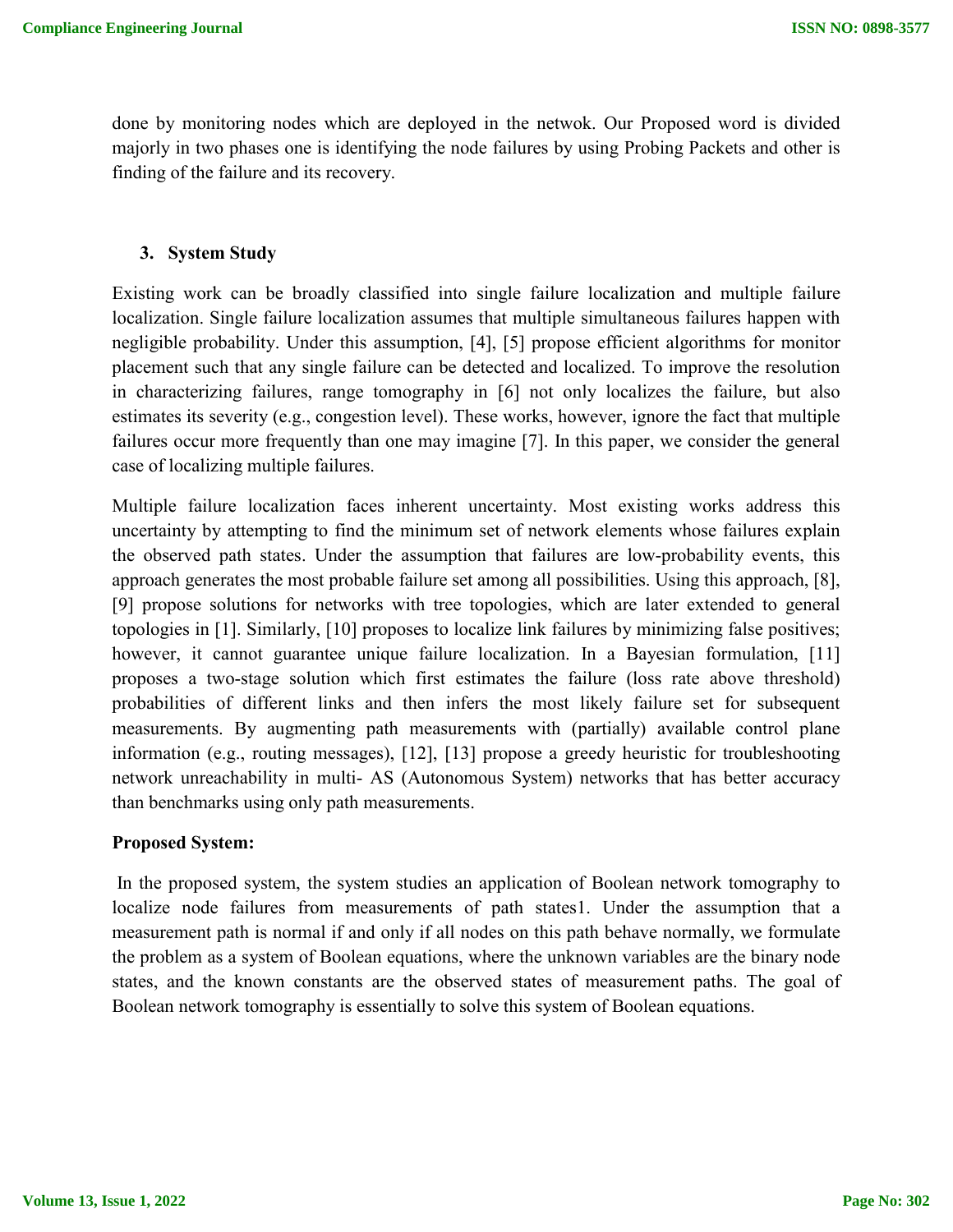## **4. Implementation**

#### **Source**

In this module, Source browse the file, select the destination and sends to the router. In Source while uploading the file, encrypt and then uploads the file. File content will be initialized to all the nodes.

## **Router**

In this module, router consists of four Networks, each Network contains specific nodes. When Source sends the file initially it comes to the Network1 and passes through the Network1 nodes, if any congestion found in the Network1 node, It automatically selects the another node an moves to Network2 and Network 3 and Network4 and reaches the destination. The energy size also be modified, view the Network details. In router the routing path and time delay can be viewed.

## **Router Manager**

In this module, ROUTER MANAGER views the attacker details by checking the energy details and find attackers.

## **Destination**

In this module, Receiver request for file name and secret key and receives the content from the router. Time delay will be calculated by sending the file from source to destination and time taken to reach the destination.

#### **Attacker**

In this module, attacker selects the Network and node, gets the original energy size and modifies the energy size for the node.

# **5. Conclusion**

We studied the fundamental capability of a network in localizing failed nodes from binary measurements (normal/failed) of paths between monitors. We proposed two novel measures: maximum identifiability index that quantifies the scale of uniquely localizable failures writ a given node set, and maximum identifiable set that quantifies the scope of unique localization under a given scale of failures. We showed that both measures are functions of the maximum identifiability index per node. We studied these measures for three types of probing mechanisms that offer different controllability of probes and complexity of implementation. For each probing mechanism, we established necessary/sufficient conditions for unique failure localization based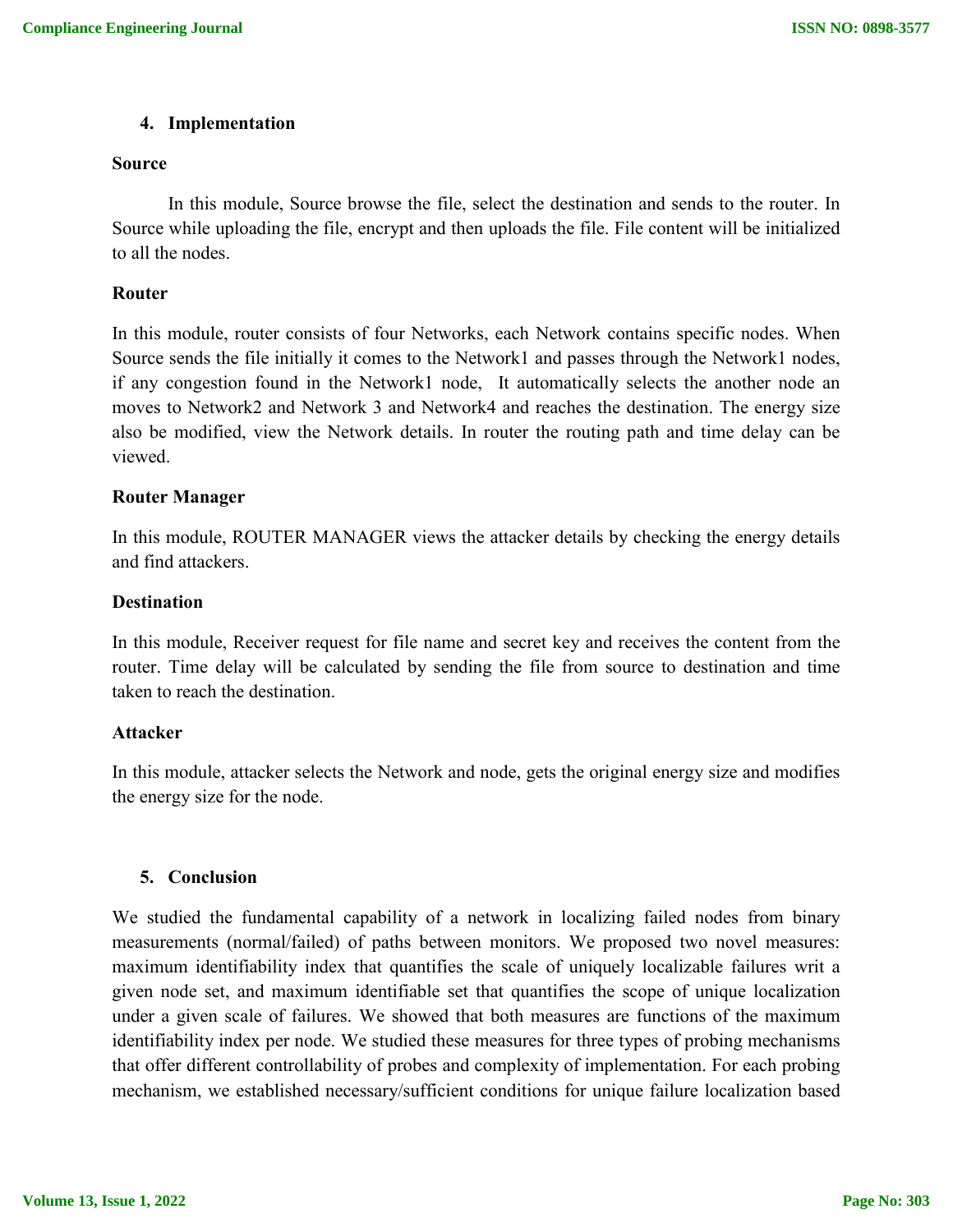on network topology, placement of monitors, constraints on measurement paths, and scale of failures. We further showed that these conditions lead to tight upper/lower bounds on the maximum identifiability index, as well as inner/outer bounds on the maximum identifiable set. We showed that both the conditions and the bounds can be evaluated efficiently using polynomial time algorithms. Our evaluations on random and real network topologies showed that probing mechanisms that allow monitors to control the routing of probes have significantly better capability to uniquely localize failures.

## **References**

[1] R. R. Kompella, J. Yates, A. Greenberg, and A. C. Snoeren, "Detection and localization of network black holes," in Proc. 26th IEEE INFOCOM, May 2007, pp. 2180–2188.

[2] A. Coates, A. O. Hero, III, R. Nowak, and B. Yu, "Internet tomography," IEEE Signal Process. Mag., vol. 19, no. 3, pp. 47–65, May 2002.

[3] D. Ghita, C. Karakus, K. Argyraki, and P. Thiran, "Shifting network tomography toward a practical goal," in Proc. ACM CoNEXT, 2011, Art. no. 24.

[4] Y. Bejerano and R. Rastogi, "Robust monitoring of link delays and faults in IP networks," in Proc. 22nd IEEE INFOCOM, Mar./Apr. 2003, pp. 134–144.

[5] J. D. Horton and A. López-Ortiz, "On the number of distributed measurement points for network tomography," in Proc. 3rd ACM IMC, 2003, pp. 204–209.

[6] S. Zarifzadeh, M. Gowdagere, and C. Dovrolis, "Range tomography: Combining the practicality of Boolean tomography with the resolution of analog tomography," in Proc. ACM IMC, 2012, pp. 385–398.

[7] A. Markopoulou, G. Iannaccone, S. Bhattacharyya, C.-N. Chuah, and C. Diot, "Characterization of failures in an IP backbone," in Proc. 23<sup>rd</sup> IEEE INFOCOM, Mar. 2004, pp. 2307–2317.

[8] N. Duffield, "Simple network performance tomography," in Proc. 3<sup>rd</sup> ACM IMC, 2003, pp. 210–215.

[9] N. Duffield, "Network tomography of binary network performance characteristics," IEEE Trans. Inf. Theory, vol. 52, no. 12, pp. 5373–5388, Dec. 2006.

[10] H. Zeng, P. Kazemian, G. Varghese, and N. McKeown, "Automatic test packet generation," in Proc. ACM CoNEXT, 2012, pp. 241–252.

[11] H. X. Nguyen and P. Thiran, "The Boolean solution to the congested IP link location problem: Theory and practice," in Proc. 26th IEEE INFOCOM, May 2007, pp. 2117–2125.